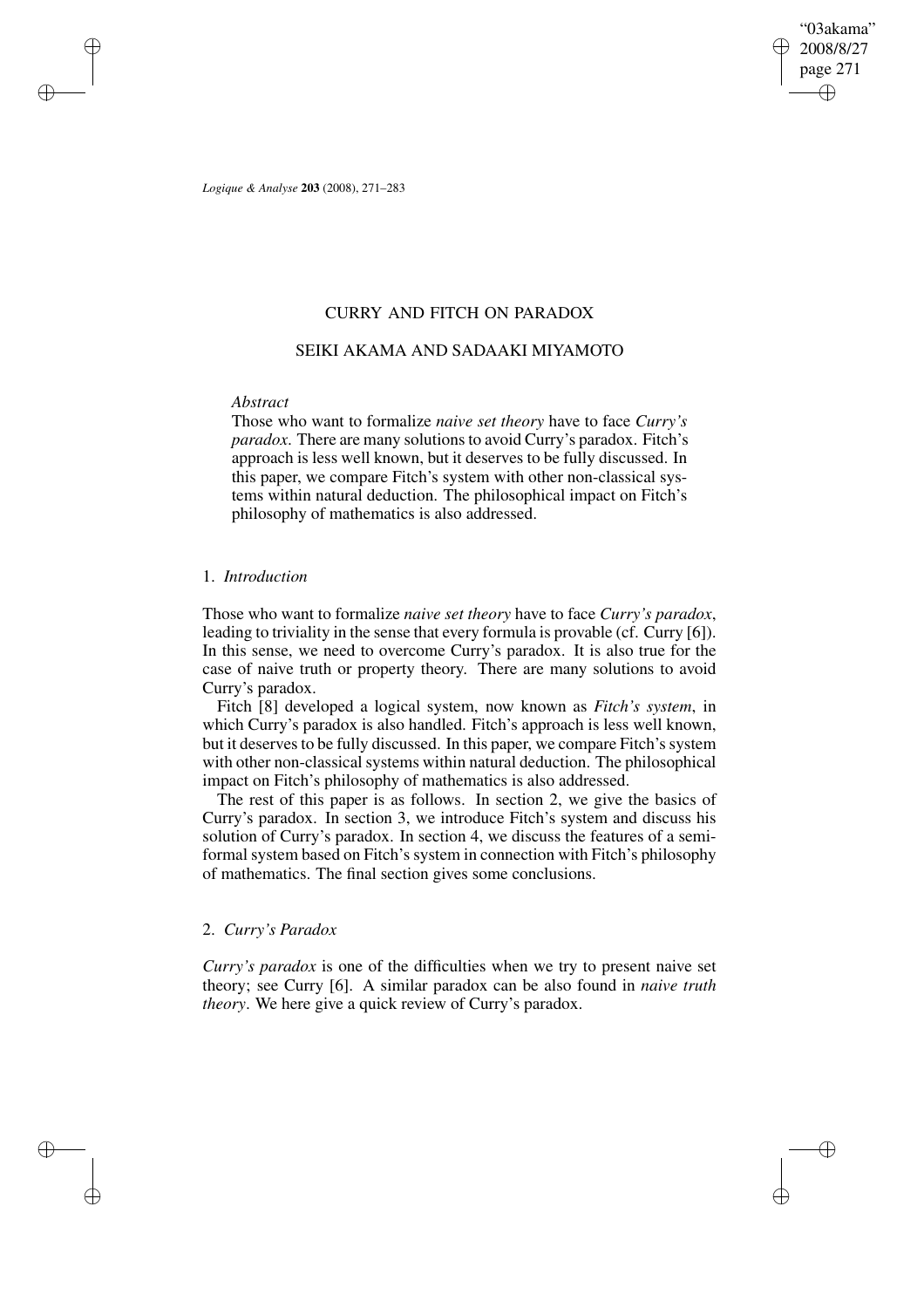✐

✐

#### 272 SEIKI AKAMA AND SADAAKI MIYAMOTO

Let  $\mathcal L$  be a language of first-order predicate logic with the abstraction operator  $\lambda$  and the binary predicate constant  $\in$ .  $a \in b$  is a formula when a and b are terms. Where  $A(x)$  is a formula with a variable x,  $\lambda x A(x)$  is a term. Naive set theory is based on the principle of *naive comprehension* (NC) of the form:

 $t \in \lambda x A(x) \leftrightarrow A(t)$ 

✐

✐

✐

✐

where the term  $t$  and the predicate  $A$  can be replaced by any term and predicate, respectively. Note that (NC) is here presented as an axiom schema.

Let C be the term of the form:  $\lambda x(x \in x \rightarrow A)$ , where A is an arbitrary formula. Then, we can easily show the derivation of Curry's paradox, using (NC), in the Hilbert style as follows:

|           | (1) $x \in C \leftrightarrow (x \in x \rightarrow A)$ (by (NC))        |                                                                                                  |
|-----------|------------------------------------------------------------------------|--------------------------------------------------------------------------------------------------|
|           | (2) $C \in C \leftrightarrow (C \in C \rightarrow A)$ (by (Inst), (1)) |                                                                                                  |
|           |                                                                        | (3) $C \in C \rightarrow (C \in C \rightarrow A)$ (by the definition of $\leftrightarrow$ , (2)) |
|           | (4) $C \in C \rightarrow A$                                            | (by (Contraction), $(3)$ )                                                                       |
|           | $(5)$ $C \in C$                                                        | (by (MP), (2), (4))                                                                              |
| $(6)$ $A$ |                                                                        | (by (MP), (4), (5))                                                                              |

Here, (MP) denotes *modus ponens* and (Inst) *instantiation*, respectively.

Curry's paradox subsumes Russell's paradox, if we set A as  $false$ . From the above, it follows that arbitrary  $A$  can be deduced. This means that naive set theory is *trivial* and that there is no hope to present non-trivial formulation of naive set theory based on (NC).

When the underlying logic is either classical or intuitionistic logic, Curry's paradox is unavoidable. As is obvious from the above, Curry's paradoxical inferences cannot be carried out in a *contraction-free logic*, which does not admit *Contraction* of the form:

(Contraction)  $(A \rightarrow (A \rightarrow B)) \rightarrow (A \rightarrow B)$ .

This observation was first *explicitly* stated in Meyer, Routley and Dunn [13]; also see Priest [18] and Akama [1]. However, we believe that this is not end of the story.

### 3. *Fitch's System*

Fitch wrote a textbook on logic as [8]. There are two contributions on the book. One is its formal system in connection with philosophical logic. In fact, Fitch offered one approach to Curry's paradox. The other is in the development of novel formulation of *natural deduction*. Fitch's natural deduction system can be applied to various non-classical logics.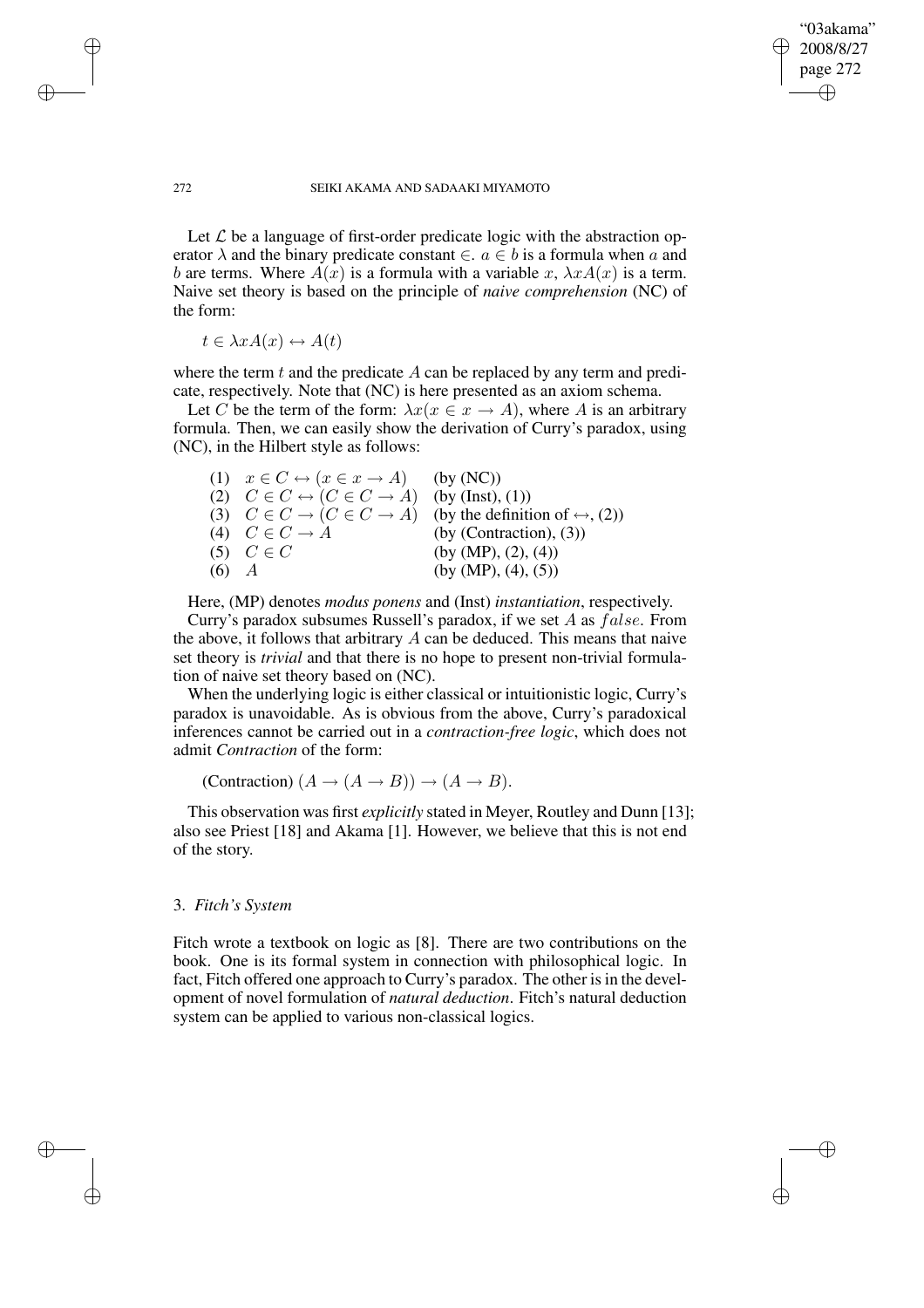✐

✐

Fitch's system is non-classical, and can be interpreted as a subsystem of the logic of *constructible falsity* due to Nelson [16].

Below we review Fitch's system and its neighbors. We denote Fitch's system in [8] by F, which extends *positive intuitionistic predicate logic* with the following axioms:

 $(\sim 1)$   $(A \wedge \sim A) \rightarrow B$  $(\sim 2)$  ~∼ $A \leftrightarrow A$  $(\sim 3) \sim (A \land B) \leftrightarrow (\sim A \lor \sim B)$  $(\sim 4) \sim (A \vee B) \leftrightarrow (\sim A \wedge \sim B)$  $(\sim 5) \sim \forall x A(x) \leftrightarrow \exists x \sim A(x)$  $(\sim 6)$  ∼∃x $A(x) \leftrightarrow \forall x \sim A(x)$  $(CD) \quad \forall x (A(x) \vee B) \rightarrow (\forall x A(x) \vee B)$ 

✐

✐

✐

✐

Here, ∼ denotes *strong negation* which is stronger than intuitionistic negation ¬ in that  $\sim A \rightarrow \neg A$  holds but its converse does not.  $A \leftrightarrow B$  is shorthand for  $(A \rightarrow B) \land (B \rightarrow A)$ . We assume that in (CD) x is not free in B. (CD) is called the *constant domain axiom*.

To obtain Nelson's [16] *constructive logic with strong negation* N, we need to add the extra axiom of the form:

$$
(\sim 7) \sim (A \to B) \leftrightarrow (A \land \sim B)
$$

and delete the axiom (CD) from F. If we delete ( $\sim$ 1) from N, we get N<sup>-</sup> of Almukdad and Nelson [2].

*Natural deduction* can be formulated by introduction and elimination rule. Since Fitch's natural deduction is non-standard, we use Prawitz-style natural deduction. We follow the terminology in Prawitz [17]. We denote a natural deduction system for Fitch's system  $F$  by  $NF$ . The rules for  $NF$  are as follows:

$$
(\wedge I) \frac{A \ B}{A \wedge B} \qquad (\wedge E) \frac{A \wedge B}{A} \frac{A \wedge B}{B}
$$
  
\n
$$
(\vee I) \frac{A}{A \vee B} \frac{B}{A \vee B} \qquad (\vee E) \frac{A \vee B \ C \ C}{C}
$$
  
\n
$$
[A]
$$
  
\n
$$
(\rightarrow I) \frac{B}{A \rightarrow B} \qquad (\rightarrow E) \frac{A \ A \rightarrow B}{B}
$$
  
\n
$$
(\sim \sim I) \frac{A}{\sim \sim A} \qquad (\sim \sim E) \frac{\sim \sim A}{A}
$$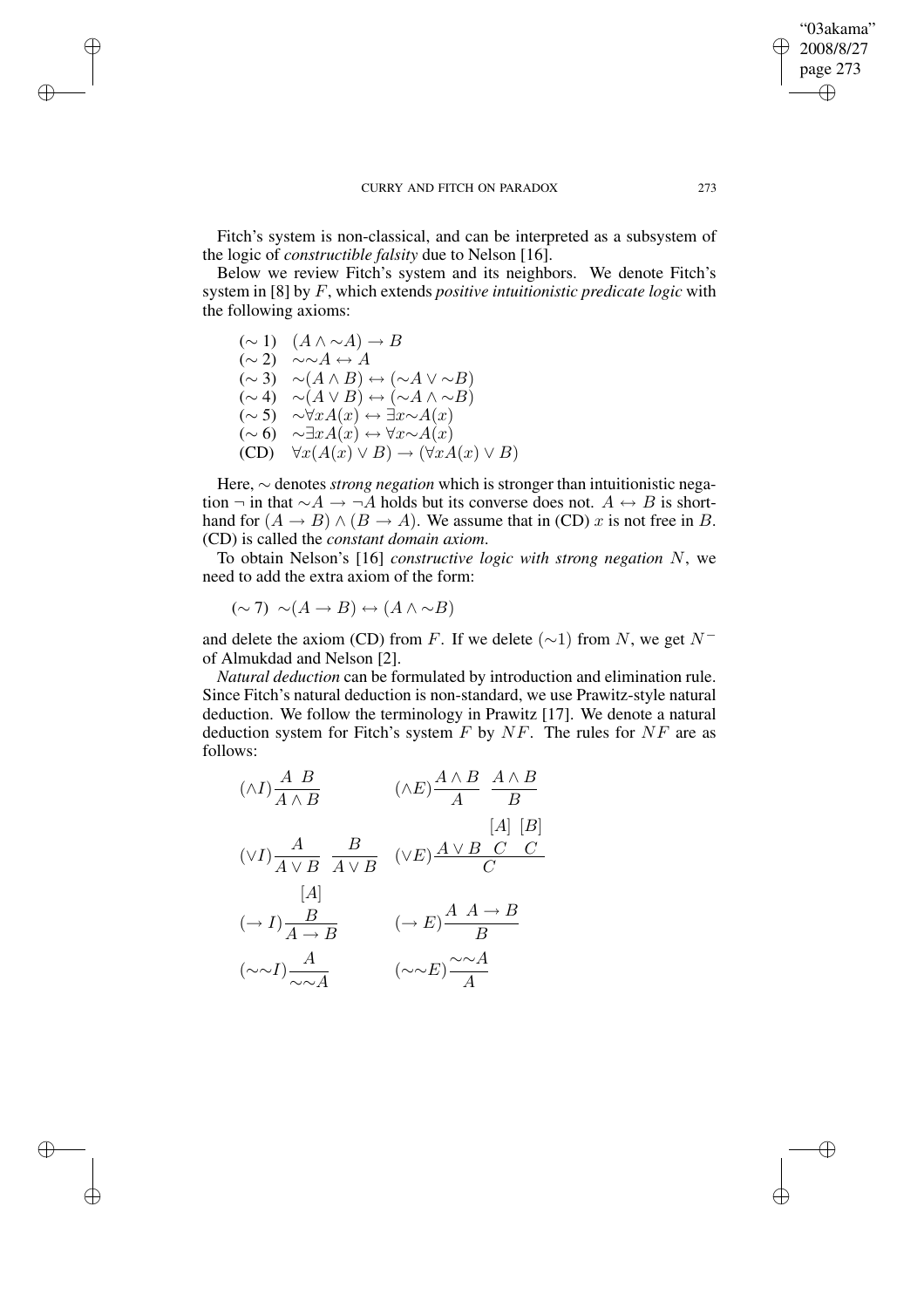$\bigoplus$ 

✐

#### 274 SEIKI AKAMA AND SADAAKI MIYAMOTO

$$
(\sim \wedge I) \frac{\sim A}{\sim (A \wedge B)} \frac{\sim B}{\sim (A \wedge B)} \quad (\sim \wedge E) \frac{\sim (A \wedge B) \quad C \quad C}{C}
$$
  
\n
$$
(\sim \vee I) \frac{\sim A \sim B}{\sim (A \vee B)} \quad (\sim \vee E) \frac{\sim (A \vee B) \quad \sim (A \vee B)}{\sim A} \frac{\sim (A \vee B)}{\sim B}
$$
  
\n
$$
(false) \frac{false}{A} \quad (\sim E) \frac{A \sim A}{false}
$$
  
\n
$$
(\forall I) \frac{A(c) \vee B}{\forall x A(x) \vee B} \quad (\forall E) \frac{\forall x A(x)}{A(t)}
$$
  
\n
$$
(\exists I) \frac{A(t)}{\exists x A(x)} \quad (\exists E) \frac{\exists x A(x) \quad B}{B}
$$
  
\n
$$
(\sim \exists I) \frac{\sim A(c) \vee B}{\sim \exists x A(x) \vee B} \quad (\sim \exists E) \frac{\sim \exists x A(x)}{\sim A(t)}
$$
  
\n
$$
[\sim A(c)]
$$
  
\n
$$
(\sim \forall I) \frac{\sim A(t)}{\sim \forall x A(x)} \quad (\sim \forall E) \frac{\sim \forall x A(x) \quad B}{B}
$$

Here, c is not free in A in  $(\forall I)$  and  $(\sim \exists I)$ , and is not free in A, B in  $(\exists E)$ and (∼∀E). The bracketed formula is *discharged* in the conclusion of a rule.

Notice that the rules  $(\land I)$ ,  $(\land E)$ ,  $(\lor I)$ ,  $(\lor E)$ ,  $(\to I)$ ,  $(\to E)$ ,  $(false)$ ,  $(\forall E)$ ,  $(\exists I)$ , and  $(\exists E)$  are usual for a natural deduction system for intuitionistic predicate logic; see Prawitz [17]. But  $(\forall I)$  is not standard and is used to prove (CD).

For the axioms for strong negation, we must explicitly present the rules  $(\sim \sim I)$ ,  $(\sim \sim E)$ ,  $(\sim \wedge I)$ ,  $(\sim \wedge E)$ ,  $(\sim E)$ ,  $(\sim \exists I)$ ,  $(\sim \exists E)$ ,  $(\sim \forall I)$  and  $(\sim \forall E)$ .  $(\sim \exists I)$  is dual form of  $(\forall I)$ .

From the equivalences like  $(A \wedge B) \leftrightarrow \sim (\sim A \vee \sim B)$  and  $\forall x A(x) \leftrightarrow \sim B$  $\sim \exists x \sim A(x)$ , NF could be given more economically.

If we add ( $\sim \rightarrow I$ ) and ( $\sim \rightarrow E$ ) to (NF), we obtain NCF for Thomason's  $CF$  in Thomason [20]. In  $(CF)$ ,  $(\sim 7)$  holds.

$$
(\sim \to I) \frac{A \sim B}{\sim (A \to B)} \quad (\sim \to E) \frac{\sim (A \to B)}{A} \frac{\sim (A \to B)}{\sim B}
$$

If we respectively replace  $(\forall I)$  and  $(\sim \exists I)$  in  $NCF$ , by  $(\forall I')$  and  $(\sim \exists I')$ , a natural deduction system NN for Nelson's N in [16] can be obtained.

✐

✐

✐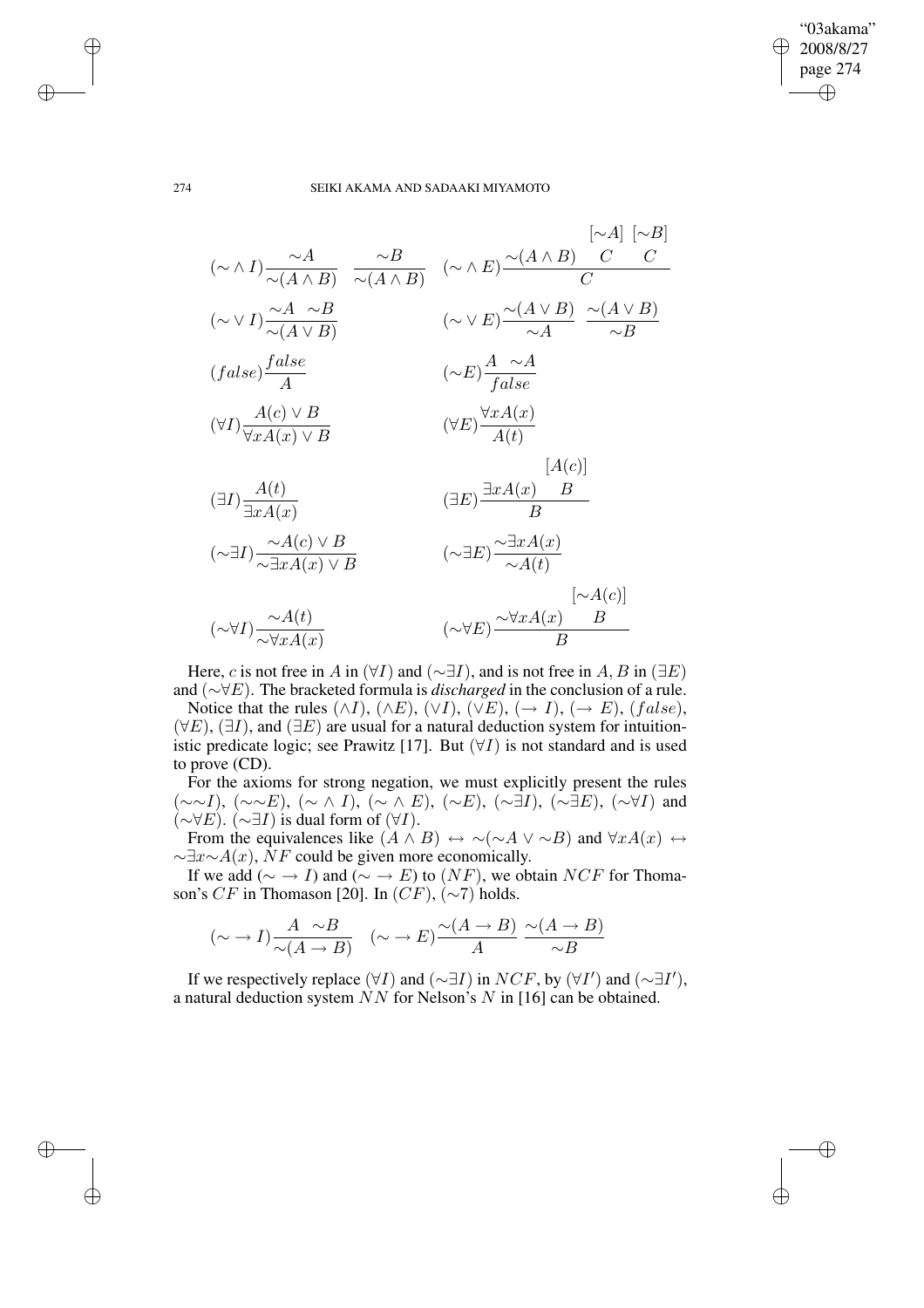$$
(\forall I')\frac{A(c)}{\forall xA(x)} \quad (\sim \exists I')\frac{\sim A(c)}{\sim \exists xA(x)}
$$

✐

✐

✐

✐

If we delete (false) from NN, a natural deduction system  $NN^-$  for  $N^$ is obtained.  $N^{-}$  is a *paraconsistent logic* in the sense that it avoids *explosion*. Namely, we cannot derive arbitrary formula from a contradiction. Thus,  $N^$ can be used to formalize a non-trivial system.

To block the derivation of (Contraction) in  $NF$ , we need the following two restrictions. First, only one occurrence of  $A$  is discharged in the conclusion in  $(\rightarrow I)$ . Second, only one occurrence of A and B are discharged in the conclusion in ( $\sim \wedge E$ ). A similar restriction is also applied to ( $\sim \wedge E$ ). The resulting natural deduction system  $CLN$  was also studied in Akama [1].

For naive set theory, we need the following rules:

$$
\begin{aligned}\n(\in I) \frac{A(t)}{t \in \lambda x A(x)} & (\in E) \frac{t \in \lambda x A(x)}{A(t)} \\
(\sim \in I) \frac{\sim A(t)}{\sim (t \in \lambda x A(x))} & (\sim \in E) \frac{\sim (t \in \lambda x A(x))}{\sim A(t)}\n\end{aligned}
$$

Fitch [8] proposed to use several restrictions on proofs, i.e. Simple and Special Restriction, to avoid Curry's paradox instead of giving up Contraction. These restrictions can be recast in Prawitz-style formulation. A comprehensive analysis of Curry's paradox in Fitch-style and Prawitz-style natural deduction may be found in Rogerson [19]; also see Akama [1].

## 4. *Semi-Formal System*

Although the contraction-free approach to Curry's paradox is promising, an alternative solution is also worked out without reference to contraction. Our motivation is to revise the concept of formal system by using that of *semiformal system*, which enables us to grasp a logical system *dynamically* avoiding several paradoxes. This approach also seems attractive, and the idea is implicit in Fitch's work; also see Anderson [3]. Here, the reader should not be trouble with the use of the term "dynamic". We use it in an ordinary sense, and it is different from the ones used in the contexts of *dynamic logic* of Harel [10] or *dynamic proof theory* of Batens [4].

Usually, a logic is defined as a set of axioms and rules of inferences. However, an alternate view of logic is to define it as a set of theorems. If we employ standard philosophy of mathematics, these two definitions of logic agree. But, in a constructive view, they are not equivalent.

"03akama" 2008/8/27 page 275

✐

✐

✐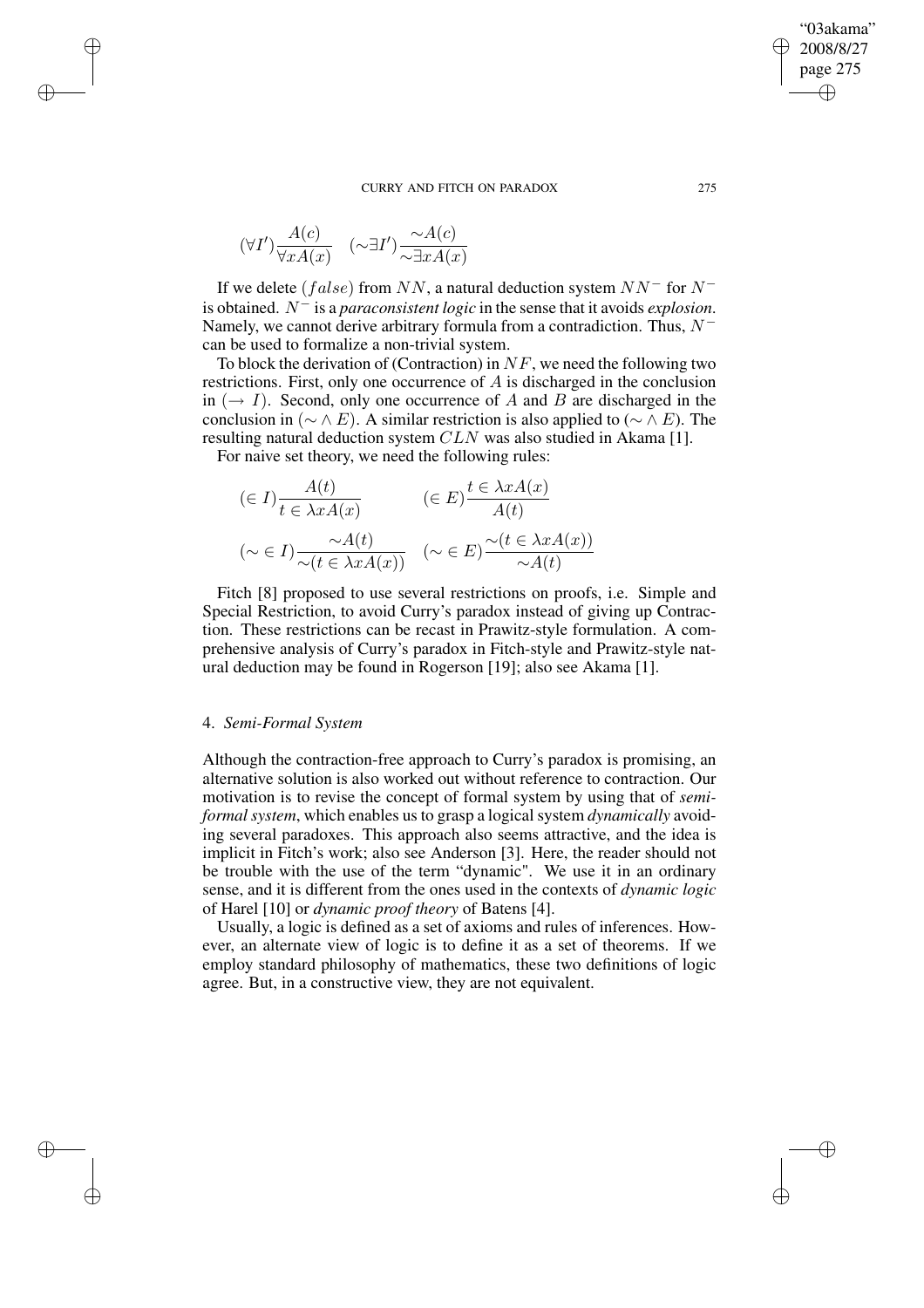"03akama" 2008/8/27 page 276

✐

✐

✐

✐

Below we attempt to make the argument formal in a natural deduction setting. We denote a semi-formal system based on the system  $F$  by  $F^*$ . There are two steps to define a semi-formal system. We firstly define a *proof* in some way. Namely, a semi-formal system is inductively constructed by starting from a given natural deduction system (a set of rules) and some restrictions at the basis of it. The definition is exactly the formulation of natural deduction system above, or its counterparts. But, we assume that a proof is done without *circularity* of the application of rules. It is possible to describe the notion of proof for a semi-formal system as a *normal proof* in the sense of Prawitz [17]. As Akama [1] discussed, normal proof cannot avoid circularity. Additionally, we could incorporate Fitch's Simple and Special Restrictions. Obviously, the base of  $F^*$ , denoted  $F_0$ , is therefore equivalent to F. Of course, a natural deduction system for any contraction-free logic can be used as a basis to define a proof.

Second, we define a *theorem* as a formula which is provable in the natural deduction system at some stage i by using a set of rules and restrictions. A set of theorems  $Them_i$  can be described as a set of normal proofs. Curry's paradoxical formulas can then be blocked by using normal proof.

Finally, we define the *system*  $S_i$  as the set of theorems at some stage i based on  $Them_i$ . Thus, a system grows in the sense that a series of a set of normal proofs constitutes a series of systems. However, we see that  $S_i$  forms an infinite series. And we could define a semi-formal system as either  $S_{\infty}$  or as  $\bigcup S_i$ . In either case, a semi-formal system can be expanded dynamically without paradoxes.

To illustrate the constructions of a semi-formal system, suppose that we start with Nelson's N. Then, the base  $SF_0$  of a semi-formal system  $SF^*$ consists of  $NN$ , and Russell sentence can be proved in  $SF<sub>0</sub>$ . To solve it, we may be able to replace  $NN$  by  $NN^-$ . This gives rise to a new semi-formal system  $SF<sub>1</sub>$ . However, if we encounter Curry sentence,  $SF<sub>1</sub>$  is trivialized. Consequently,  $SF_1$  is modified by replacing  $NN^-$  by  $NF$  to get a new semi-formal system  $SF_2$ , and Curry sentence cannot be deduced in  $SF_2$ . Furthermore,  $SF_2$  could be modified by replacing  $NF$  by another natural deduction system if paradoxical sentences are found, and so on.

From a logical point of view, there is no difference of the definitions of standard formal system and semi-formal system, when a system has no paradoxes. But, even if  $S_i$  is consistent (or non-trivial), we may be encounter other Curry formulas at  $S_{i+1}$ . If so,  $S_{i+1}$  must *dynamically* change a set of formulas in which Curry formulas cannot be proved. Therefore, a semiformal system is dynamically constructed by trail-and-error for paradoxes. In view of such characteristics, although a semi-formal system is defined inductively, it needs non-finitaly construction which is not always compatible with ordinary definition of a logical system.

✐

✐

✐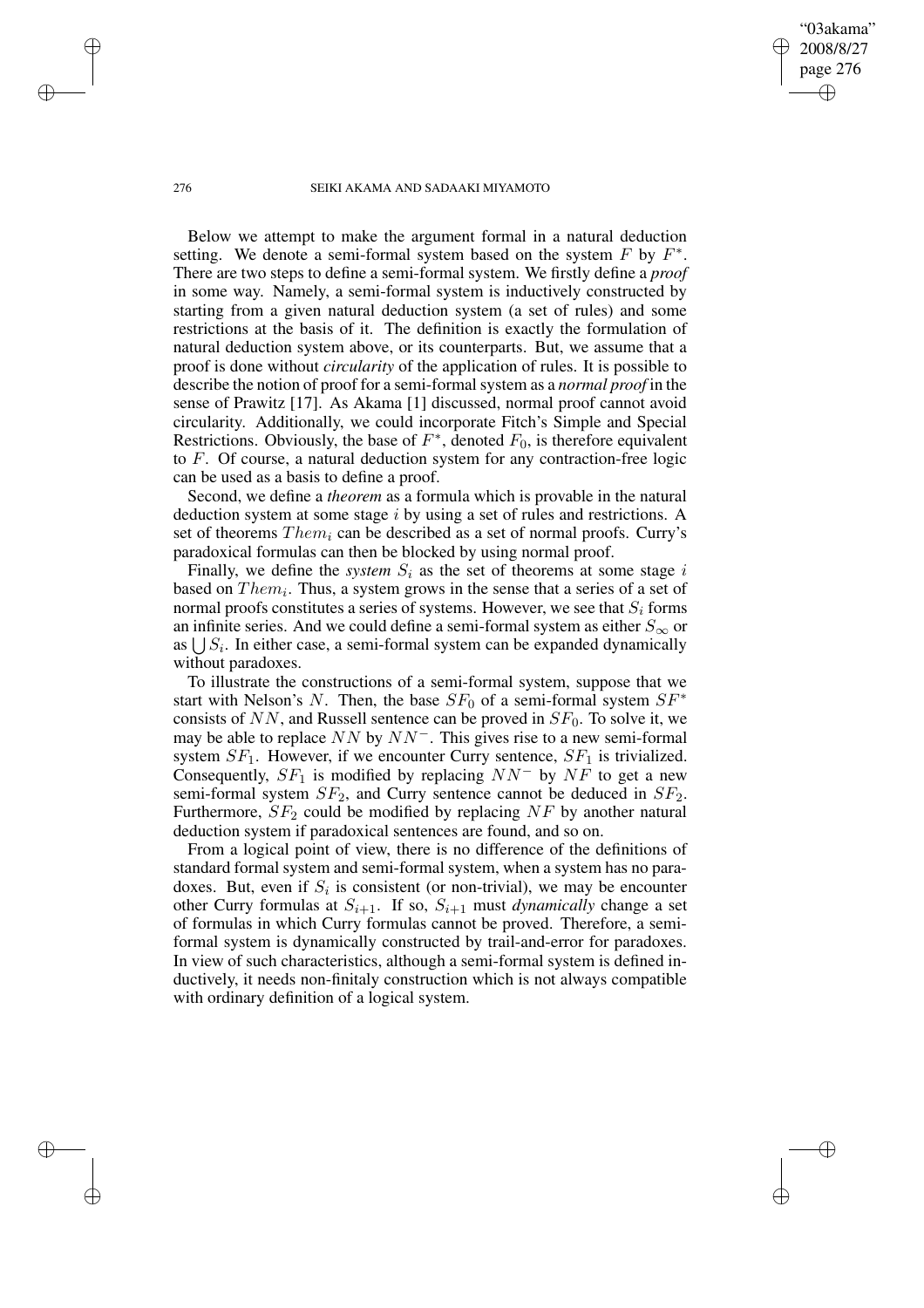✐

✐

✐

✐

We think, however, that the move from formal system to semi-formal system is philosophically defensible. In fact, Fitch's solution to Curry's paradox utilized various restrictions on proofs, notably Simple and Special restriction in order to establish a consistency proof; see Akama [1]. Unfortunately, such approaches lead to the system to have some undesirable features. For instance, as Anderson [3] noted, *modus ponens* or the *deduction theorem* does not hold. The lesson from Fitch's works is that we cannot avoid paradoxes in the system with both comprehension and *real* implication without complicated restrictions. Thus, we can claim that it may not be able to define a *simple* truth-condition for implications.

These considerations suggest to revise the notion of implication and logical system. This is a starting point of a semi-formal system for paradoxes. The idea can be also implemented by a semi-formal system in a different setting. This was in fact done by the work of Myhill [14, 15] by proposing the notion of the *level* of implication, in which implication is identified with *deducibility*. Myhill succeeded in constructing a formal-system as a finitary system which is more traditional than the one given above.

Myhill introduced the level of implication to avoid contradiction arising from the implication instead of giving up the rule for negated implication by Fitch. Informally,  $\rightarrow_0$  represents deducibility without the use of any implication rules, and  $\rightarrow_{n+1}$  uses no implicational rules except those governing the lower deducibility. Based on the idea, the line (4) and (5) in the above derivation of Curry's paradox can be respectively written as (4a) and (5a):

(4a) 
$$
\lambda x(x \in x \to_0 A) \in \lambda x(x \in x \to_0 A) \to_1 A
$$
  
(5a)  $\lambda x(x \in x \to_0 A) \in \lambda x(x \in x \to_1 A)$ 

 $\mathcal{A}$ 

From the restriction on the level of implication, (MP) cannot be applied and A is not deduced. This means that we cannot see Curry's paradox.

It is possible to revise natural deduction rules given above as follows (cf. Myhill  $[15]$ 

$$
[A]
$$
\n
$$
(\rightarrow_n I) \frac{B}{A \rightarrow_n B} \qquad (\rightarrow_n E) \frac{A \quad A \rightarrow_n B}{B}
$$
\n
$$
(\sim \rightarrow_n I) \frac{A \sim B}{\sim (A \rightarrow_n B)} \qquad (\sim \rightarrow_n E) \frac{\sim (A \rightarrow_n B)}{A} \frac{\sim (A \rightarrow_n B)}{\sim B}
$$

Here,  $\rightarrow_n$  has some intuitive appeal in that  $A \rightarrow_n B$  is true iff B is deducible A using  $\rightarrow_0, \cdots \rightarrow_{n-1}$  and that it is false iff A is true and B is false. Because  $\rightarrow_n$  denotes deducibility, it is natural to define a semi-formal system using the level of implication.

"03akama" 2008/8/27 page 277

✐

✐

✐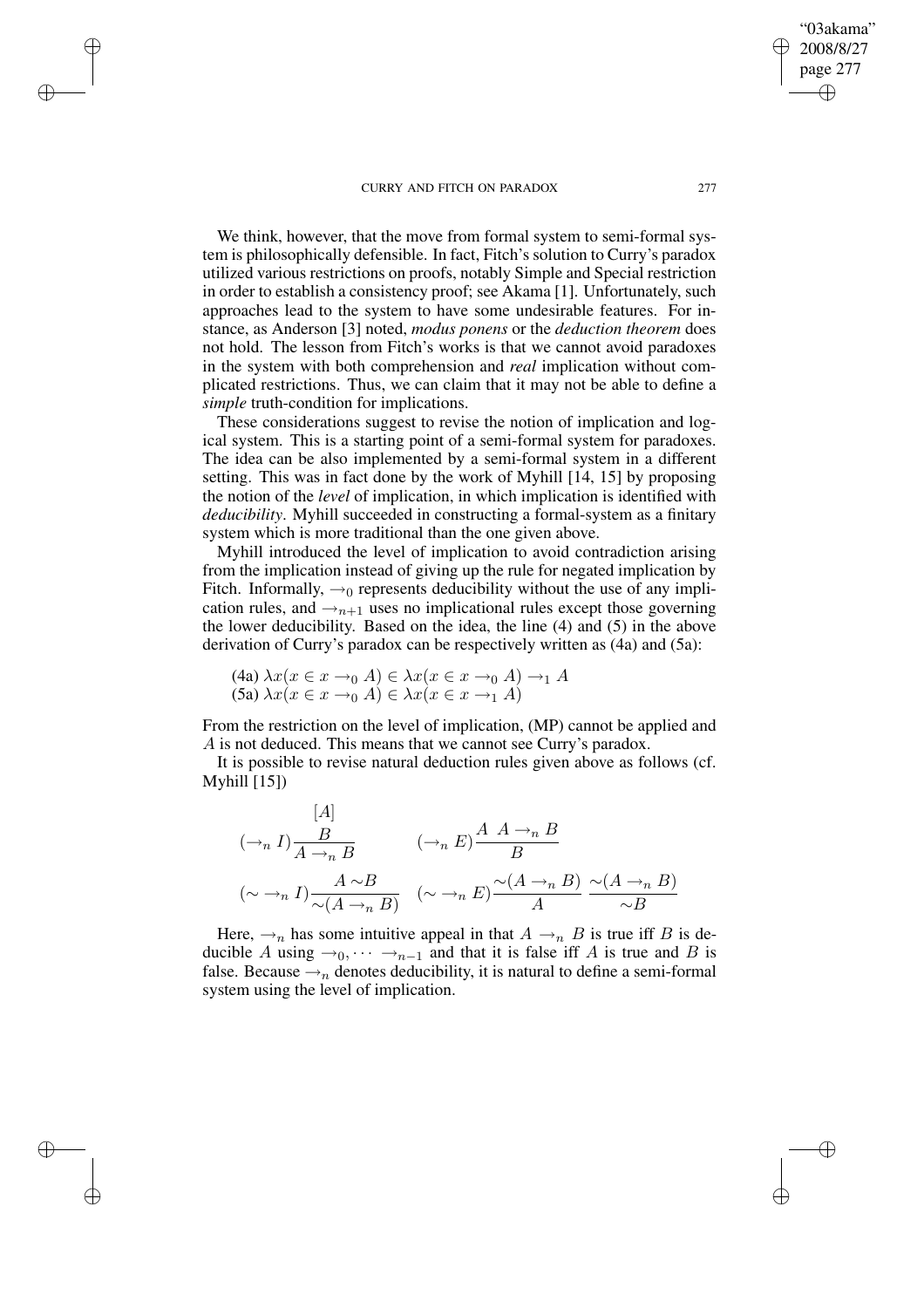"03akama" 2008/8/27 page 278

✐

✐

✐

✐

It follows that a semi-formal system can be implemented by either Fitchlike or Myhill-like method. In Fitch-like method reviewed in Anderson [3], a non-recursively enumerable set of theorems is used to define a system in which Curry's paradox is avoided by his proposed restrictions. In this semiinductive construction, Curry sentence is blocked in a stage of construction explained above. Such a kind of construction can be also found in the *experimental logic* of Jeroslow [11] in a different context, i.e. Gödel's *incompleteness theorem*. We could point out a similarity is recognized in Kripke's [12] theory of truth, in which the liar sentence allows for a truth-value gap in the tandem construction of truth and falsity.

Here, we should compare two main approaches to Curry's paradox which have been considered. In Fitch's system, Curry's paradox can be solved by rather *ad hoc* Simple or Special Restriction on proofs. These are global constraints rather than restrictions on particular proofs. As a consequence, two proofs separately satisfying them may be concatenated to form a proof that does not; see Akama [1] for details. There are two notable points in Fitch's system. One is that *modus ponens* is not in general valid. Another is that the negative implication rules are problematic. The first point seems serious for mathematical reasoning. The second point is less serious, but has no intuitive appeal in the sense that the omission is intentional to avoid Curry's paradox. In this regard, a contraction-free logic like the one described in Akama [1] may be a natural and viable alternative to Fitch's system.

In a semi-formal system discussed in section 4, several notions used in a conventional system are not standard. And the construction is very complicated. However, *dynamic* aspect in a semi-formal system is in some sense compatible with our mathematical thinking. In a standard setting, a system is formally fixed, and a theorem is defined as a formula provable from it. In contrast, in a semi-formal system, a set of theorems at a certain stage becomes a "system". In other words, a semi-formal system grows consistently (or non-trivially) without allowing paradoxes. Our mathematical reasoning could be performed as in a semi-formal system, although its theory is not conventional. This is the reason we usually prefer to define a logic as a formal system not as a semi-formal system.

We think that Myhill's system with the level of implication is more conventional than a semi-formal system to gain the same effect for overcoming Curry's paradox. In addition, Myhill system can receive intuitively satisfying explanation for implication. The difference is that Myhill's system is *finitely* defined in a more standard formulation of natural deduction. We also notice that relationship of Myhill's system to the semantics of Kripke is clearer than Fitch's system.

Unfortunately, the observations on these approaches are missed in the literature, and we should address them for the investigation of Curry's paradox and related topics.

✐

✐

✐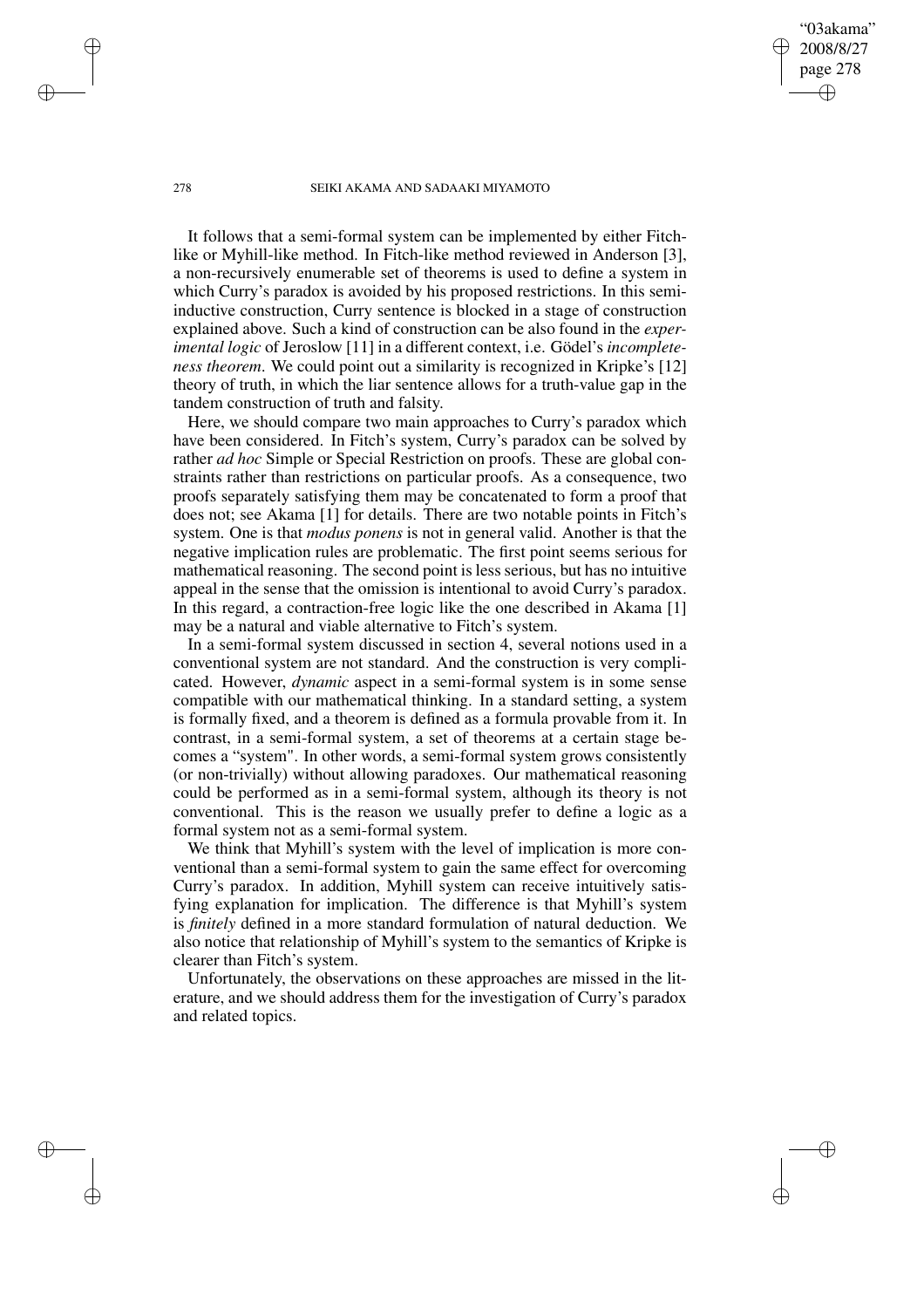✐

✐

✐

✐

Finally, we discuss Fitch's system in connection with his philosophy. Due to the similarity with Nelson's system, Fitch's F can be seen as a *constructive system*. In fact, in F, both true and false sentences have the same status to establish the system to be semantically closed. For this task, *strong negation*, which is different from classical and intuitionistic ones, plays a prominent role. Fitch also had to provide the rules for implication in a nonstandard way for Curry's paradox. It is thus obvious that implication in  $F$  is different from the intuitionistic one.

We think that Fitch seemed to be a constructivist at least with regard to set theory. Thus, he did not allow for circularity in the use of the inferences as in Curry's paradox. Additionally, he used non-circular inferences in metamathematics, reasoning about expression, to justify its use in more general domain of set theory.

However, a constructivist might not agree with Fitch. The reason is that Fitch admitted (CD) which was often criticized because of its non-constructive feature. Fitch himself did not seem to propose  $F$  as a constructive system because we cannot find any remark concerning it with intuitionism. However, Fitch was not disturbed by the criticism. We therefore believed that Fitch had not been trying to present  $F$  as a constructive system but rather the strongest system, i.e. semantically closed one, which could be proved consistent.

From a constructivist's view, the point is of interest. For we see that Fitch had a *coherent* philosophy of mathematics. He was thoroughly *Platonistic* about the natural numbers, attributes, sets, or what comes to the same thing, metamathematics. Therefore, (CD) is acceptable to him in metamathematical reasoning in that his system can be shown (by a thoroughly nonconstructive metatheory, making use of (CD)) to be consistent.

At the same time, Fitch seems to be *Formalistic* about logic in that logic (also mathematics) can be seen as only a formal game without accounting for human mathematical understanding. In fact, Fitch used many complicated restrictions on his natural deduction system. In this regard, Fitch's view contrasts with a constructivist's view that mathematical knowledge can be obtained by means of mental constructions.

We think that Fitch's philosophy has arisen from his logical program. His central concern seems to develop a logical system overcoming paradoxes rather than to provide an alternative philosophical doctrine. Thus, Fitch did not need to hold a specific philosophy like Platonism, Formalism, Realism and Constructivism. On these grounds, there is a sense in which Fitch's philosophy of mathematics is coherent for his research program.

Fitch's Formalistic view undoubtedly influenced later work on theory of truth, although workers in the area did not recognize Fitch's construction. In fact, there is some connection with transfinite inductive methods popularized among philosophers by Kripke's work [12] on truth.

"03akama" 2008/8/27 page 279

✐

✐

✐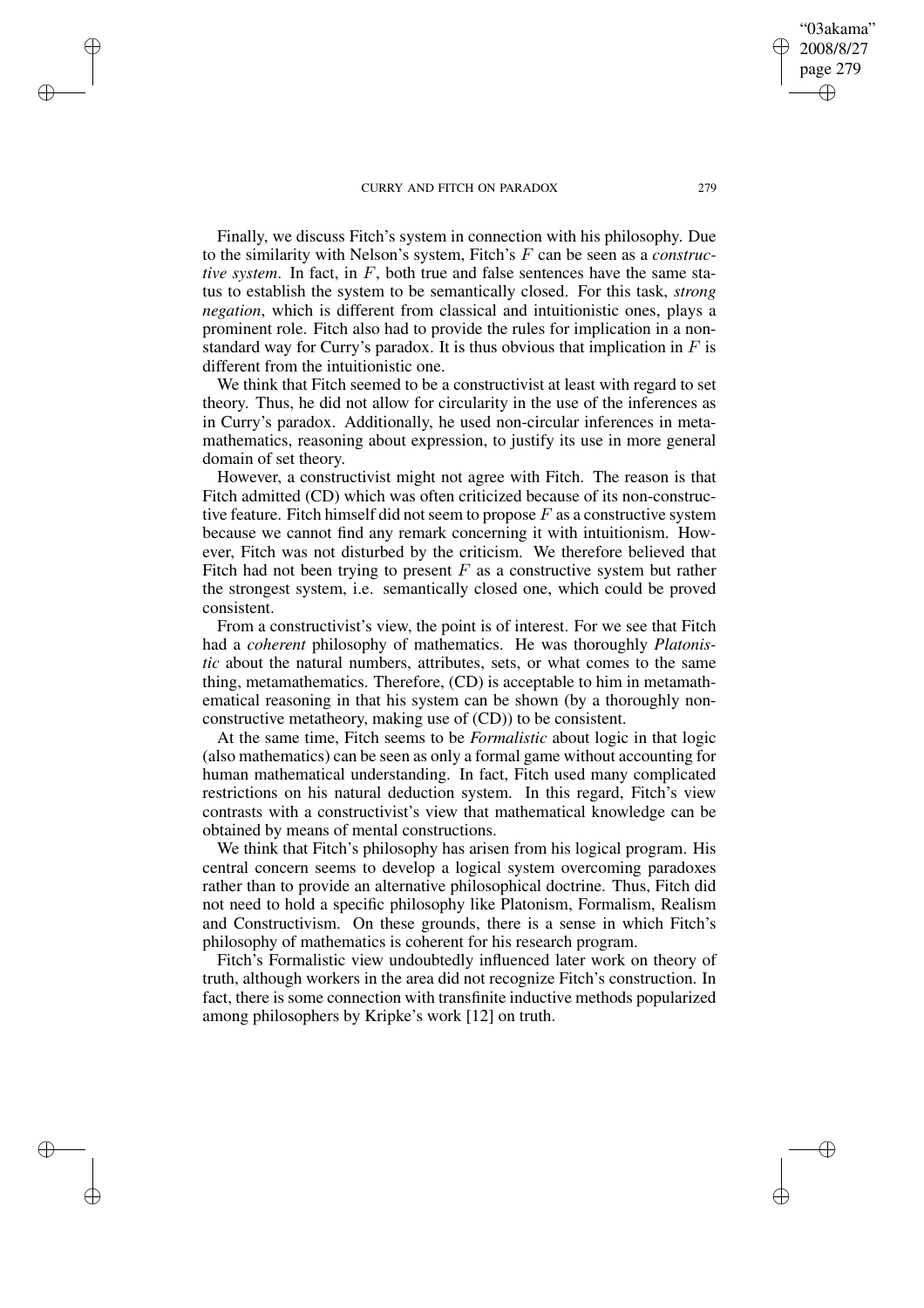"03akama" 2008/8/27 page 280

✐

✐

✐

✐

Kripke made an extensive use of Kleene's strong three-valued matrix, and his construction dispensed with implication. As is well known, intuitionistic logic cannot be thought as based on any kind of three-valued logic. Of course, there is some sense in which it recognizes a third kind of proposition in addition to true ones and false ones. This sort of three-valued scheme is very natural in dealing with truth-value gaps that arise when self-reference is allowed.

It is not difficult to understand that implication-free fragment of Fitch's (also Nelson's) system is the same as the corresponding fragment of Kleene's (strong) three-valued logic. Therefore, type-free systems that avoid paradoxes are natural applications for logics with some of the features of Fitch's logic. However, because of Curry's paradox, they cannot include the full strength of the intuitionistic rules for implication. The importance of Fitch's system has been already appreciated in Feferman [7]. But, none of the systems proposed by Feferman have a usable implication. In this context, contraction-free logic seems attractive.

The exact comparison of the connection of Fitch's and Kripke's work on naive truth theory is a large project, and is left for another occasions. The work should be semantically done by means of Kripke models. However, we conjecture that Kripke's fixpoint construction for the full language is not possible due to the fact that intuitionistic implication is not monotonic in view of Kripke's original theory. If the series of semi-formal systems  $S_i$  is monotonically extended, we could easily deal with  $S^*$  by means of transfinite inductive method. But, the construction is not always given in order to overcome paradoxes. Surely, there is another kind of construction to guarantee the fixpoint theorem capable of dealing with implication.

It is a time for us to reevaluate Fitch's work. As the present paper revealed, Fitch's  $F$  is more than a system for laymen but the one including some interesting features which can be applied to current topics in philosophical logic.

## 5. *Conclusions*

This paper addressed some aspects of Curry's paradox related to Fitch's system in the framework of natural deduction. Indeed contraction-free logic is a promising basis for naive set theory alternative to Fitch's system, but we can also give a viable alternative, i.e. semi-formal system, which is more intuitive in a certain sense, to the contraction-free solution, starting from the series of Fitch's approaches. Why?

Contraction-free logic, which belongs to the family of the so-called *substructural logics*, can generally act as a formal ground of naive set theory. There seem at least two problems. One is that in naive set theory based on contraction-free logics the defined notion of a "set" using comprehension

✐

✐

✐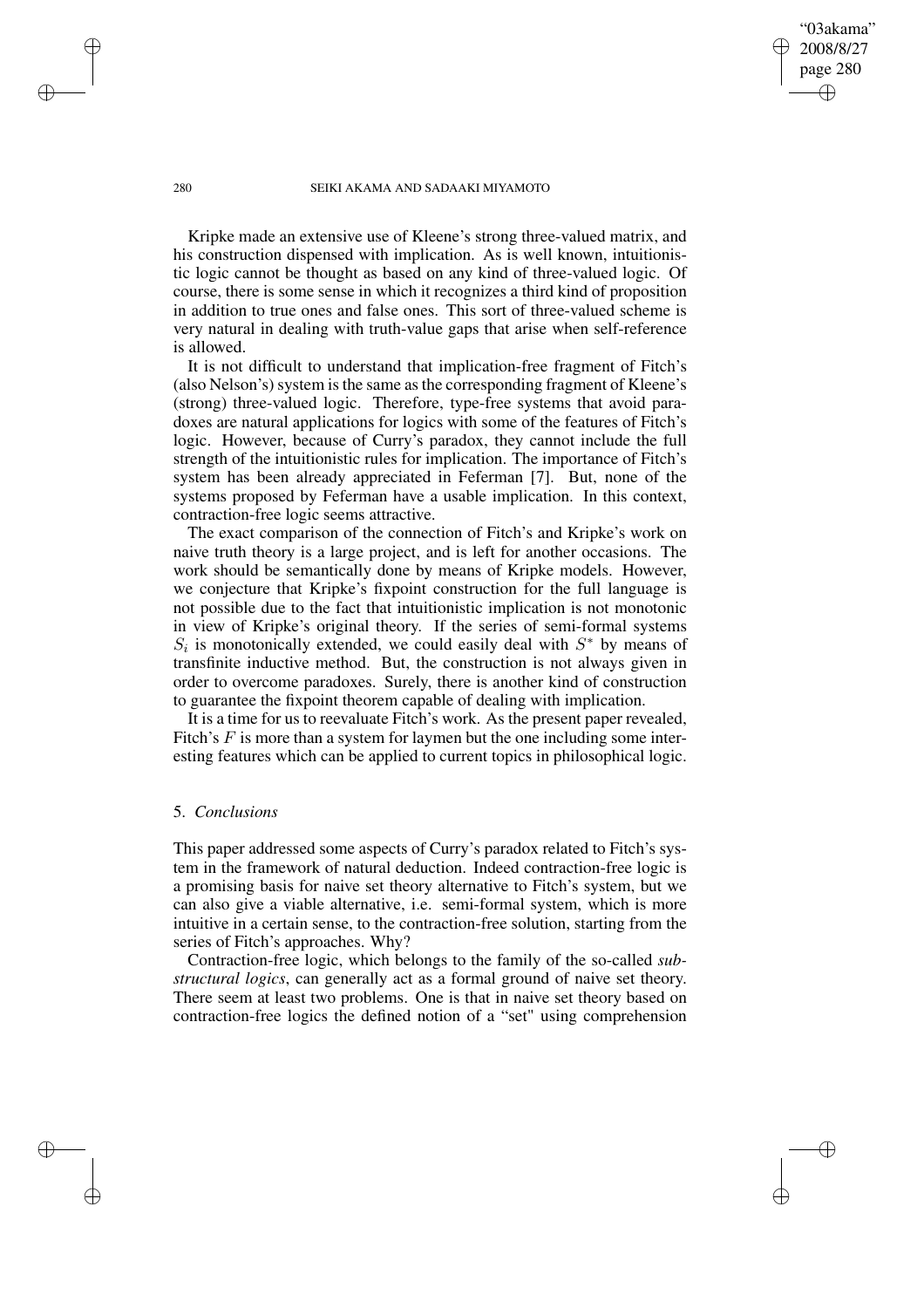✐

✐

✐

✐

schema is not a set but a *multiset* (also called *bag*) due to the lack of contraction.

As is well known, in set theory, the set  $\{a, a, b\}$  is considered equivalent to the set  $\{a, b\}$ . In other words, duplication of elements plays no role here. On the other hand, the multiset  $\{\{a, a, b\}\}\$ is not equivalent to the multiset  $\{\{a, b\}\}\$ in that duplication of elements is meaningful. From a logical (or computational) point of view, duplication is closely related to the notion of *resource*. For example, Girard's [9] *linear logic* is also regarded as a contraction-free logic to handle resource as a multiset. This seems to reveal that intuitive theory of element and collection is based on multiset theory rather than set theory. From a different point of view, such an observation may lead us to work out a foundation for multiset theory based on contraction-free logics; see Bunder [5] for details.

The other problem, which is also related to the first conceptual difficulty, is that we cannot define *induction principle* with implications not satisfying contraction. Induction can be expressed as the formula of the form  $(A(0) \wedge$  $\forall n(A(n) \rightarrow A(n+1))$   $\rightarrow \forall nA(n)$ . A natural deduction proof of the formula representing induction is to prove the formula of the form  $(A \wedge (A \rightarrow$  $B$ ))  $\rightarrow$  B. We here omit applications of ( $\forall E$ ) and ( $\forall I$ ) for simplicity. The proof requires the use of contraction as illustrated as follows.

$$
\frac{\frac{[A \wedge (A \to B)]_1}{A}(\wedge E) \qquad \frac{[A \wedge (A \to B)]_1}{A \to B}(\wedge E)}{(A \wedge (A \to B)) \to B} (\to I)
$$

Here, the last step of  $(\rightarrow I)$  discharges two occurrences of the assumption  $A \wedge (A \rightarrow B)$ , but it violates the restriction on  $(\rightarrow I)$  mentioned above. This implies that induction does not hold in naive set theory based on a contraction-free logic.

We believe that induction is one of the important principles for mathematics, and we are not right to discard it. Of course, to accommodate to the obstacle, we could introduce another implication for induction satisfying contraction, but it appears ad hoc (cf. White [21]).

In contrast, the semi-formal approach discussed above is also promised although it is neglected in the literature. Similar constructions related to semi-formal system can be also found in the works for the liar paradox and the incompleteness theorem as mentioned above. Therefore, it is safe to say that naive set theory and Curry paradox still have variety of interesting philosophical and logical issues to be investigated.

"03akama" 2008/8/27 page 281

✐

✐

✐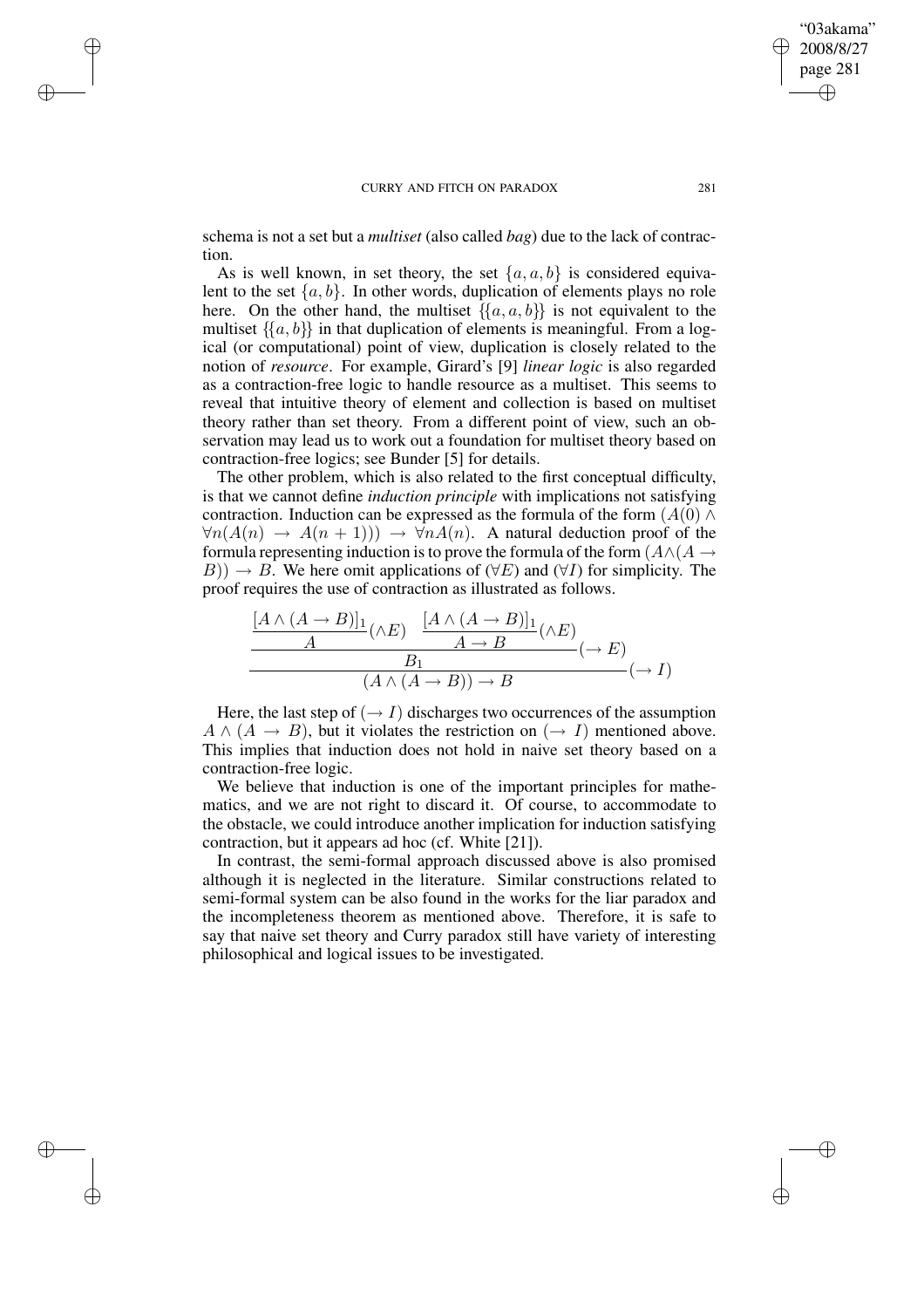### ACKNOWLEDGEMENTS

The comments of the three referees on the previous version were very helpful in the revision.

> Seiki Akama: Department of Risk Engineering, School of Systems and Information Engineering, University of Tsukuba, Ibaraki, 305-8573, Japan. E-mail: akama@jcom.home.ne.jp

> Sadaaki Miyamoto: Department of Risk Engineering, School of Systems and Information Engineering, University of Tsukuba, Ibaraki, 305-8573, Japan. E-mail: miyamoto@risk.tsukuba.ac.jp

# **REFERENCES**

- [1] Akama, S.: Curry's paradox in contractionless constructive logic, *Journal of Philosophical Logic*, 25 (1996), 135–150.
- [2] Almukdad, A. and Nelson, D.: Constructible falsity and inexact predicates, *Journal of Symbolic Logic*, 49 (1984), 231–233.
- [3] Anderson, A.R.: Fitch on consistency, in A.R. Anderson, R.B. Marcus and R.M. Martin (eds.), *The Logical Enterprise*, 123–141, Yale University Press, New Haven, 1975.
- [4] Batens, D.: Blocks: the clue to dynamic aspects of logic, *Logique et Analyse*, 150–152 (1995), 285–328.
- [5] Bunder, M.: BCK-predicate logic as a foundation of multiset theory, University of Wollongong, 1985.
- [6] Curry, H.: The inconsistency of certain formal logics, *Journal of Symbolic Logic*, 7 (1942), 115–117.
- [7] Feferman, S.: Toward useful type-free theories I, *Journal of Symbolic Logic*, 49 (1984), 75–111.
- [8] Fitch, F.B.: *Symbolic Logic: An Introduction*, Ronald Press, New York, 1952.
- [9] Girard, J.-Y.: Linear logic, *Theoretical Computer Science*, 50 (1987), 1–102.
- [10] Harel, D.: *First-Order Dynamic Logic*, Springer, Berlin, 1979.
- [11] Jeroslow, R.: Experimental logic and  $\Delta_2^0$ -theories, *Journal of Philosophical Logic*, 4 (1975), 253–267.

"03akama" 2008/8/27 page 282 ✐ ✐

✐

✐

✐

✐

✐